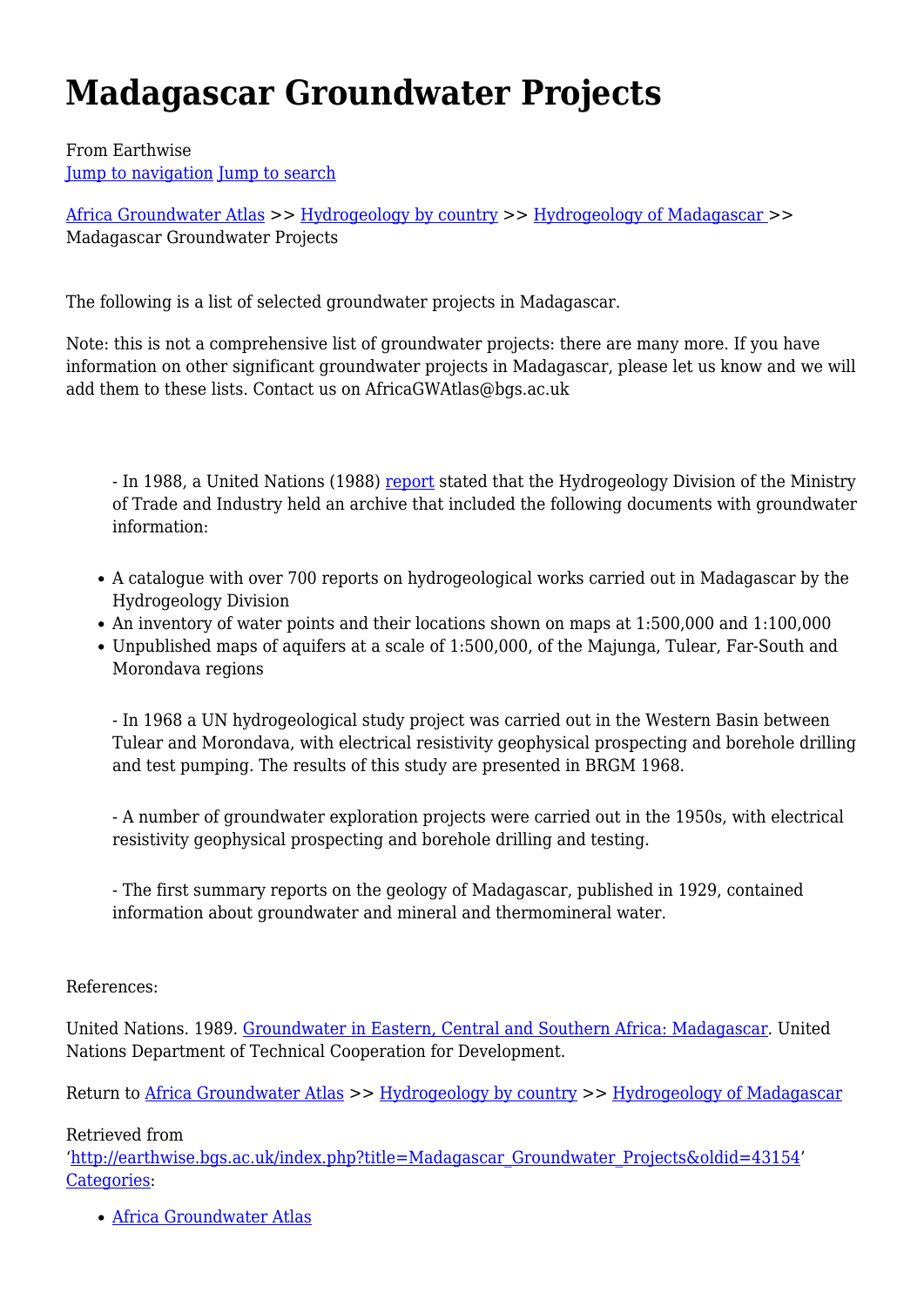[Groundwater Projects](http://earthwise.bgs.ac.uk/index.php/Category:Groundwater_Projects)

# **Navigation menu**

#### **Personal tools**

- Not logged in
- [Talk](http://earthwise.bgs.ac.uk/index.php/Special:MyTalk)
- [Contributions](http://earthwise.bgs.ac.uk/index.php/Special:MyContributions)
- [Log in](http://earthwise.bgs.ac.uk/index.php?title=Special:UserLogin&returnto=Madagascar+Groundwater+Projects&returntoquery=action%3Dmpdf)
- [Request account](http://earthwise.bgs.ac.uk/index.php/Special:RequestAccount)

#### **Namespaces**

- [Page](http://earthwise.bgs.ac.uk/index.php/Madagascar_Groundwater_Projects)
- [Discussion](http://earthwise.bgs.ac.uk/index.php?title=Talk:Madagascar_Groundwater_Projects&action=edit&redlink=1)

 $\overline{\phantom{a}}$ 

# **Variants**

#### **Views**

- [Read](http://earthwise.bgs.ac.uk/index.php/Madagascar_Groundwater_Projects)
- [Edit](http://earthwise.bgs.ac.uk/index.php?title=Madagascar_Groundwater_Projects&action=edit)
- [View history](http://earthwise.bgs.ac.uk/index.php?title=Madagascar_Groundwater_Projects&action=history)
- [PDF Export](http://earthwise.bgs.ac.uk/index.php?title=Madagascar_Groundwater_Projects&action=mpdf)

 $\Box$ 

# **More**

#### **Search**

Search  $\|$  Go

# **Navigation**

- [Main page](http://earthwise.bgs.ac.uk/index.php/Main_Page)
- [Recent changes](http://earthwise.bgs.ac.uk/index.php/Special:RecentChanges)
- [Random page](http://earthwise.bgs.ac.uk/index.php/Special:Random)
- [Help about MediaWiki](https://www.mediawiki.org/wiki/Special:MyLanguage/Help:Contents)

# **Tools**

- [What links here](http://earthwise.bgs.ac.uk/index.php/Special:WhatLinksHere/Madagascar_Groundwater_Projects)
- [Related changes](http://earthwise.bgs.ac.uk/index.php/Special:RecentChangesLinked/Madagascar_Groundwater_Projects)